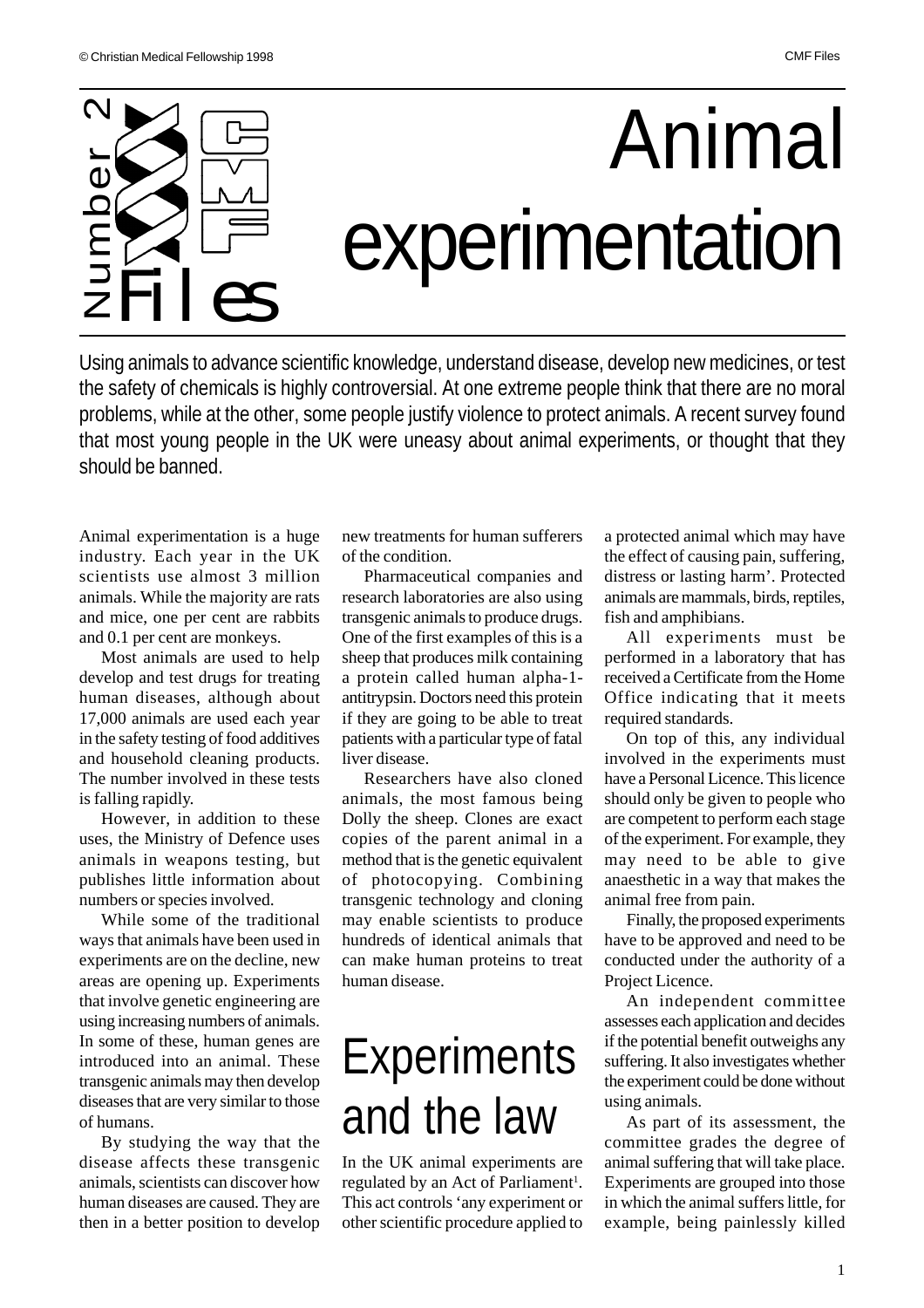# Contemporary worldviews on animal experiments

| Starting assumptions | Animals belong to humans,<br>so humans can do what they<br>like with them.                                                                    | Animals have equal value to<br>humans, so experimenting on<br>animals is 'Speciesism' and is<br>wrong.                                  | Humans have a unique value<br>given by God, but are<br>answerable to God for the<br>way they treat animals.      |
|----------------------|-----------------------------------------------------------------------------------------------------------------------------------------------|-----------------------------------------------------------------------------------------------------------------------------------------|------------------------------------------------------------------------------------------------------------------|
| Sources              | Aristotle - Ancient Greek<br>philosopher:<br>Nature 'made all animals for<br>the sake of man'.                                                | Darwin and followers:<br>As humans evolved gradually<br>from animals there is no clear<br>difference between animals<br>and humans.     | The Bible:<br>Humans are made to relate<br>to God in a personal way and<br>so are more valuable than<br>animals. |
|                      | Kant - 18th Century<br>philosopher:<br>'Animals are not self-<br>conscious and are there<br>merely as a means to an end.<br>That end is man.' | Peter Singer - 'Animal<br>liberation $2$ :<br>Humans are just another sort<br>of animal and have no right<br>to dominate other species. | God expects people to care<br>for animals. Humans are<br>answerable to him when they<br>misuse animals.          |
| Implications         | No moral problem involved in<br>animal experiments.                                                                                           | Animal experiments cannot<br>be justified on grounds of<br>helping humans.                                                              | Animal suffering may be<br>justified because of the<br>supreme value of humans.                                  |
| Conclusion           | No need for laws to restrict<br>experiments.                                                                                                  | All animal experiments<br>should be banned.                                                                                             | Some animal experiments are<br>acceptable, others are not.                                                       |

before its tissues are analysed; those with a moderate degree of suffering, where for example the animal has a course of injections; and experiments in which animal suffering is severe.

About five per cent of approved applications involve severe suffering. Even then, limits are set for the permissible level of suffering in any experiment. In cancer research, animals have to be killed painlessly when the lumps of cancer cells in the animal get beyond a certain size.

Any industrial company wanting to use animals to test chemicals, household products and cosmetics has to follow very similar procedures. The few companies that still had licences for testing cosmetics have voluntarily relinquished them, so testing cosmetics on animals is now a thing of the past in Britain.

The law does not cover experiments on invertebrates, so insects and worms are not given legal protection. Some of the most important recent advances in biology relevant to medicine have come from studies of fruit flies and microscopic worms. The genes that are important in the normal development of flies from eggs and larvae are similar to genes in humans that cause diseases such

as cancer. Scientists can produce transgenic flies in a fraction of the time and at a fraction of the cost of making transgenic mice. Consequently, they will be increasingly used in medical research.

### Moral issues Can we ever justify animal suffering?

People come to very different conclusions if the suffering is caused in order to help humans.

The answer depends on how we view animals and humans. There are three conflicting contemporary views (see Box).

The Animal Liberation Movement sees humans as just one of many animal species, with no

grounds to claim to be superior over any other kind of animal. By that argument, animal experiments are just as offensive as racism or sexism. It is purely cruel treatment driven by prejudice.

The opposing view is that humans own animals, which are intrinsically inferior. Animals have value because they are useful to humans. There are no limits to what humans can do to animals in the interests of human welfare or profit.

You could argue that anyone who is prepared to allow the destruction of animals by industrial pollution as well as some of the 'Factory Farming'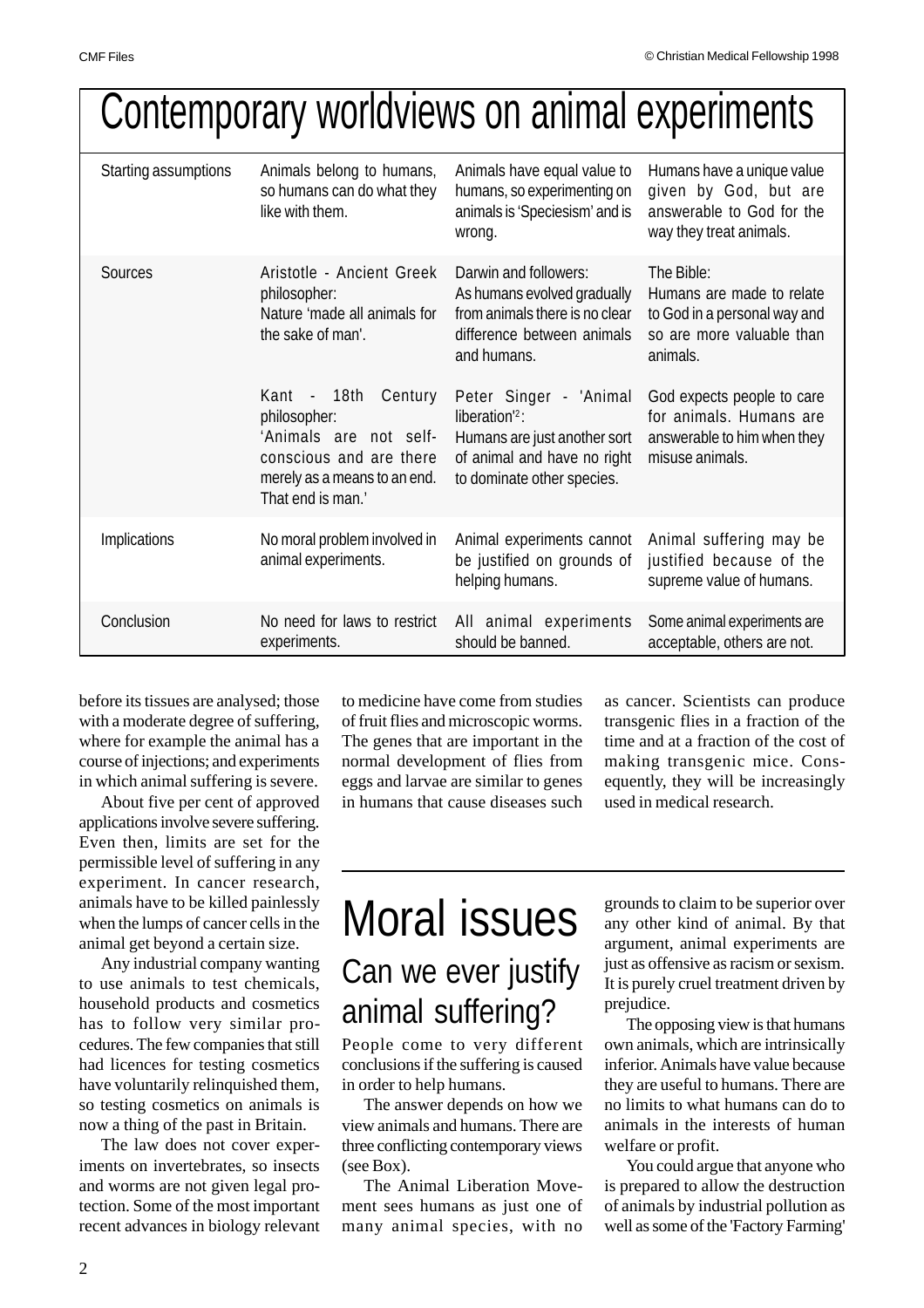practices of modern agriculture, also holds this view.

A third view derives from the Christian perspective. This holds that despite many biological similarities between humans and animals, humans are uniquely and supremely valuable. Many people find that there are clear distinctions between humans and animals, for example being able to appreciate beauty and having a conscience about what is right and wrong.

In the language of Genesis, the first book of the Bible, while all people are 'made in the image of God'<sup>3</sup> , animals are not. God values human beings so highly because he can have a personal relationship with them (*CMF Files Number 3*). This puts the value of humans above all animals. However, God brought all life into being, both animal and human.

The Bible goes on to say that we have a duty to care for the world, including the animals in it. Animals are not ours to do with as we like. People are seen as caretakers of the natural world.

We are made to live in caring relationships with God, each other and with the natural world. We are ultimately answerable to God who owns everything.

#### Are all animals equally valuable?

Many people feel uncomfortable about experiments involving the 'higher' animals like chimpanzees. These animals have highly developed intelligence and language skills and display emotional behaviour that seems similar to humans. In the same way, people are disturbed by the thought of cats, dogs and rabbits being used in experiments. Animals which are less intelligent or attractive and which are not kept as pets arouse less concern.

It is possible that chimps suffer in ways that lower animals such as mice do not. These higher order animals may experience more emotional types of pain, such as fear

or anxiety, during experiments. It is impossible to know if the insects and worms used in experiments can suffer, as their nervous systems are so simple that scientists doubt whether they can even feel pain.

Because we will never know whether different animals can experience suffering, it may seem right always to use a simpler animal where possible - a fly or a tadpole instead of a mouse. In addition, it seems reasonable to provide each species with conditions that are likely to minimise stress.

## The **Experiments**

If we have responsibilities to both humans and animals, we have to face the moral dilemmas of animal experimentation. The problem is that animal experiments used to help care for people and alleviate human suffering clash with our duty to care for animals.

We may decide that carrying out a particular experiment is the lesser of two evils, whilst another involves animal suffering that cannot be justified. We have to ask searching questions of the experimenters who want to experiment on animals.

#### Must the experiment cause suffering?

In some cases there is no way of preventing all suffering. However, all effort should be taken and the experiment designed to minimise this.

#### Can the experiment give a clear answer?

All experiments should be designed so that they are capable of giving useful results. If this has not happened, the experiment is neither scientifically nor morally acceptable.

#### Is the experiment finding new data?

Until recently, it was common practice to use live animals in teaching some science classes like physiology in universities. These 'experiments' seem difficult to justify with the availability of modern teaching methods.

#### Can experiments for cosmetics and food additives be justified?

If animal suffering is seen as wrong we may seriously question its use for testing the safety of commercial products that we might consider nonessential. Do we need new chemicals in food or cosmetics enough to justify the animal suffering involved in their safety testing?

While most people use cosmetics to satisfy ideas of fashion, how about those who have facial scars and need cosmetics so that they feel socially acceptable? Is commercial gain something that can out-weigh animal suffering?

If we reject animal experiments for commercial reasons, we also need to think about the treatment of the millions of animals in some modern intensive systems of farming.

#### Do we need to test all new medicines?

Animal rights campaigners do not believe that we need all of the drugs developed by drugs companies and tested on animals. However, while currently available drugs can cure some diseases, there are few or no treatments for some medical conditions, such as mental illness and many common cancers.

Before new drugs are tested on patients, the law requires they are tested in animals.

Although an increasing number